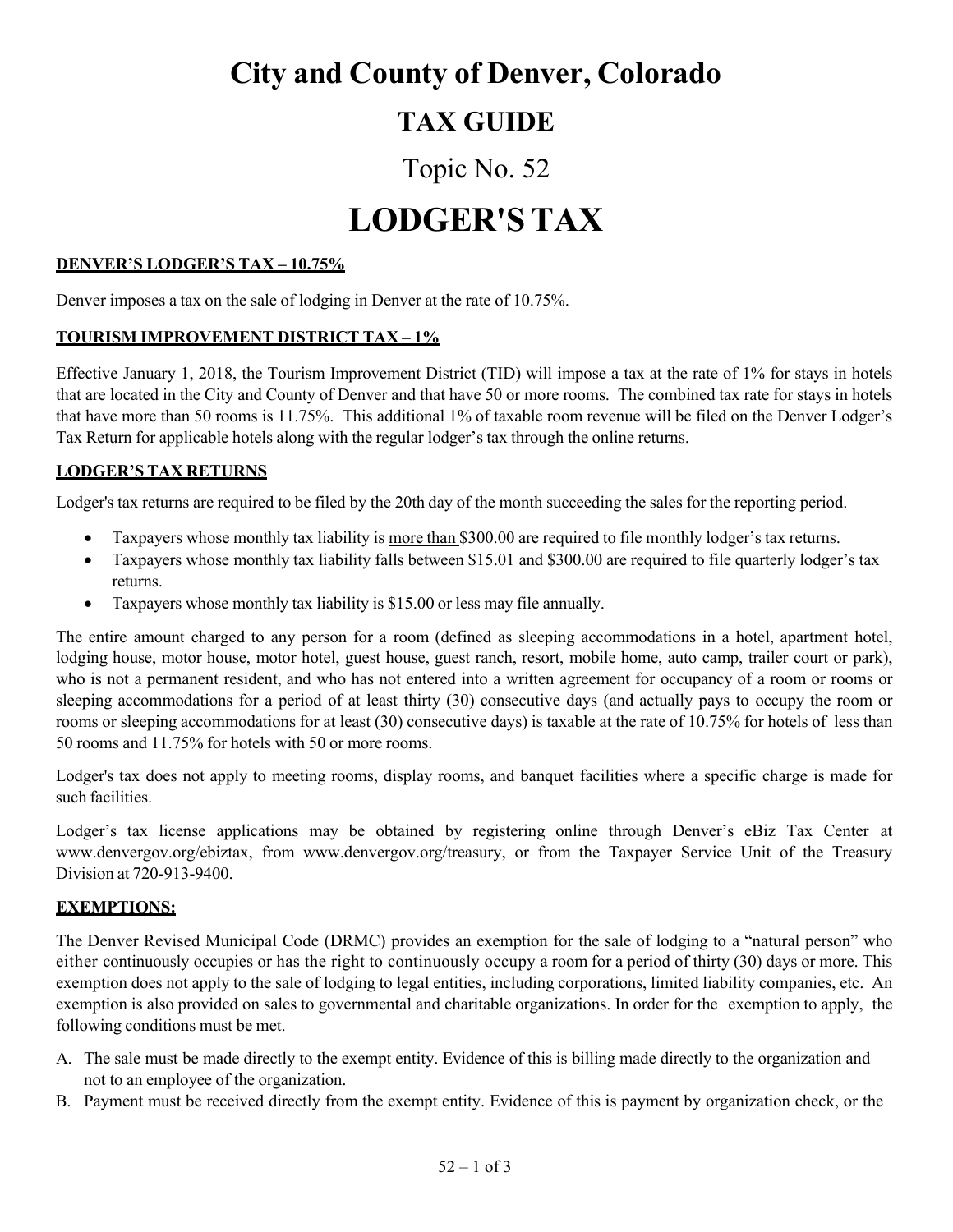issuance of a purchase order. The transaction WILL NOT be considered exempt if an employee or member pays with a personal credit card, cash, or personal check, even though the employee or member may later be reimbursed by the organization. The use of a government issued credit card does not alter these rules. Those cards are normally issued as a convenience to the employee, and the employee is responsible for payment of the bill.

- C. The exempt organization cannot receive any reimbursement for such lodging, such as payment of a registration fee by the registrant that includes lodging.
- D. The charitable organization must have a valid IRS  $501(c)(3)$  certification.
- E. Both charitable organization purchases and governmental purchases should be documented with the Affidavit of Exempt Sale form kept by the vendor granting exemption.

### **OTHER CHARGES TO LODGERS**

In-room movie charges, local telephone charges, and intrastate long-distance charges are subject to sales tax at Denver's general rate. Interstate long distance charges are not subject to Denver sales tax. Any charges related to food and beverage purchases are taxable at 4%. Room service charges, including any mandatory gratuities, are part of the purchase price of food and beverages and must be included in the amount subject to the 4% sales tax. Charges for food served from an in-room refrigerator are also subject to sales tax.

#### **EXPENSES SPECIFIC TO THE HOTEL**

Guest supplies such as soap, shampoo, towels, etc., and room furnishings are not sold as part of the lodging transaction and are subject to sales/use tax when purchased by the hotel as they are used and consumed by the hotel in providing its lodging services.

#### **SHORT-TERM SALE/RENTAL OF LODGING AT A PRIVATE RESIDENCE**

Effective July 1, 2016, Denver authorized short-term sales of lodging at a private residence (or a portion of the residence). Please see Short Term Rentals Tax Guide No. 97

#### **LODGING PLATFORMS OR LODGING MARKETPLACES MAY BE VENDORS**

Depending upon the structure of a transaction, a Lodging Platform may also be a vendor for purpose of the DRMC.

A Lodging Platform is a vendor and responsible for the collection and remittance of lodger's tax to the Manger of Finance if the following are true:

- The payment for lodging is transacted via the Lodging Platform and
- The Lodging Platform appears as the merchant of record on the Guest's credit card or account statement.

#### **EXAMPLES**

- 1. Martha works for the Department of Defense. She pays for most of her travel expenses with her government issued credit card. Even though the card bears both Martha's name and the name of the exempt entity, Martha is responsible for paying the monthly credit card bill. Martha paid for her room at the East Motor Inn with said credit card. Although she will be reimbursed for most of her expenses by the government, the transaction is still subject to taxation because the transaction was between Martha, an individual, and the hotel. The sale was not directly to the government.
- 2. The XYZ Church is having its annual convention in Denver. The Church pays the hotel directly for all expenses incurred by those attending such convention. The XYZ Church charges its members a registration fee of \$1,000 to attend the convention. The transaction between the hotel and the Church is subject to taxation because the exempt organization receives reimbursement from those in attendance. The attendees, who are not exempt, actually purchased the lodging and food via the registration fee.
- **3.** George comes to Denver for an event at the Colorado Convention Center. He books a room at a hotel nearby that has 65 rooms. George pays 15.75% tax for his overnight accommodations. 10.75% for the City and County of Denver's tax rate and 1% collected for the Tourism Improvement District, plus the applicable 4.0% State of Colorado and Special District tax (separately remitted to the Department of Revenue).
- **4.** Tom and Sara are hosts. As a result, they must obtain (1) a business license and (2) a lodger's tax license. They use the